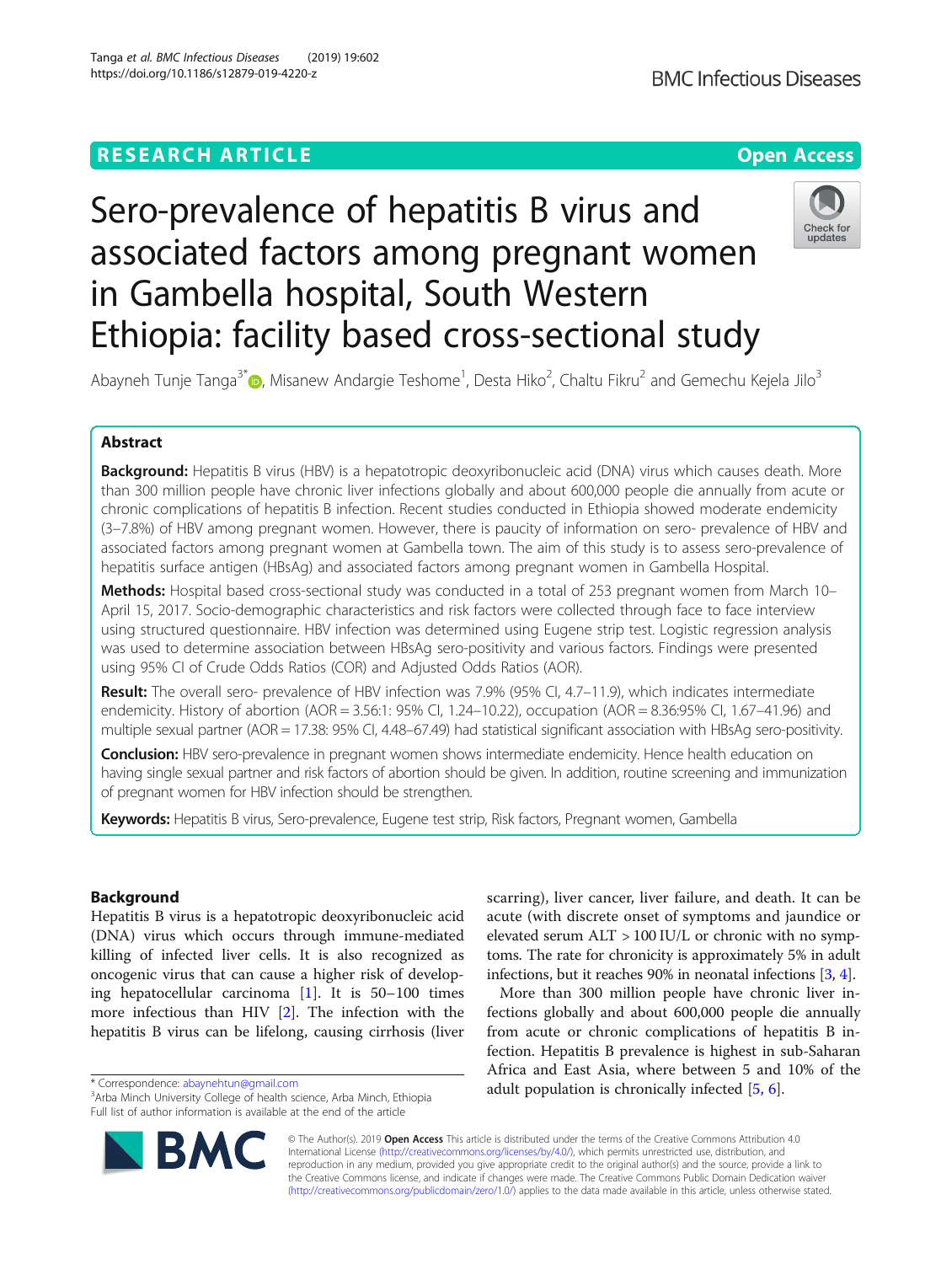In countries where HBV is highly endemic (HBsAg prevalence rate of 8% or higher), most infections occur during infancy and early childhood [\[7](#page-6-0)]. Recent studies conducted in Ethiopia showed moderate endemicity (3–7.8%) of HBV among pregnant women [\[8,](#page-6-0) [9](#page-6-0)].

Previous studies conducted in different parts of Ethiopia showed that history of use of sharp materials, having multiple sexual partners, ear pricing, abortion, Place of delivery, Genital mutilation, history of tooth extraction cesarean section and tattoo for cosmetics were associated factors for HBs Ag sero-positivity [[8,](#page-6-0) [10](#page-6-0)–[13](#page-6-0)].

HBV infection during pregnancy is closely related to high risks of maternal complications including: preeclampsia, placenta praevia, preterm delivery, placental separation, ante partum haemorrhage, preterm labour, increased incidence of intraventricular haemorrhage, gestational diabetes mellitus and mortality with a high rate of vertical transmission leading to fetal and neonatal hepatitis [[14](#page-6-0)]. Transmission from mother to infant takes place in uterine, during delivery, and after birth. Children born to HBsAg+ and hepatitis e antigen (HBeAg+) mothers have 70–90% chance of prenatal acquisition of HBV infection and over 85–90% of them will eventually become chronic carriers of the disease. Chronic carriers of HBV are main reservoirs for continued transmission of HBV and have a higher risk of hepatocellular carcinoma and liver cirrhosis [\[1](#page-6-0), [15](#page-6-0), [16\]](#page-6-0).

Since HBV infected pregnant women are at risk of infecting their babies, knowing magnitude of HBV status and its risk factors in the area is very important. However, there is paucity of information on sero- prevalence of HBV and associated factors among pregnant women at Gambella town. Therefore, the aim of this study is to give deep insight on the magnitude of HBV and its associated factors among pregnant women in anti natal care (ANC) clinic of Gambella hospital.

# Methods

## Study area and period

Hospital based cross sectional study was conducted from March 10–April 15, 2017 in Gambella hospital. Gambella town is the capital of the Gambella regional state located at a distance of 768 k meter in the south west away from Addis Ababa. Gambella Town has a total population of 74.102 of whom 47.2% are women. The town has one hospital, one health center, two governmental junior clinics and 15 private clinics. More than 20 pregnant women visit the hospital ANC clinic per day and get free ANC services.

### Population

The source populations were all pregnant women who visited antenatal care unit at Gambella Hospital during the study period and fulfill selection criteria. All pregnant women whose pregnancy was confirmed by pregnancy test kit are the inclusion criteria and pregnant women who were critically sick and unable to answer questions were excluded from the study.

# Sample size and sampling

The sample size was determined using single population proportion formula with the assumption of 95% confidence interval (CI), Hepatitis B virus prevalence rate 6% [[17](#page-6-0)], degree of precision of 3% and none-response rate of 5%. Finally, the calculated sample size was 253. The study participants were recruited using non-duplicative consecutive sampling method.

#### Data collection

Socio-demographic characteristics and associated risk factors for HBV and HCV infections were collected using structured questionnaire by trained health professionals. The study variables included in this study were maternal age, educational status, occupational status, place of previous birth, residence, abortion, hospital admission, surgical procedure history of blood transfusion, sharp injury, accidental needle stick injuries, splash of body fluids, genital mutilation, human bites, body tattooing, injection-drug use, history of multiple sexual practice and sharing earrings, razors, tooth brushes.

### Detection of HBsAg

Five milliliters of venous blood was collected from each study participant by trained laboratory technologist. Serum was separated by centrifugation at 3000 rpm for 10 min. Each serum was subjected to HBsAg antibody rapid test (Shanghai Eugene Biotech co., Ltd) from Minhang, Shanghai, China, following the manufacturer's instruction. Eugene rapid test is a qualitative, solid phase, two-site sandwich immunoassay for the detection of HBs Ag in serum HBV infection status – was defined by a positive or negative result for HBsAg using HBsAg test strip.

#### Data quality assurance

To ensure quality of data, questionnaire was prepared in English language, translated to Amharic and re translated back to English by other person who can speak both languages. To make sure that the questionnaire is appropriate and understandable; it was pre-tested on 5% of pregnant women at Jimma hospital. Training was given for supervisors and data collectors for 1 day. The data collection process was supervised and the collected data were reviewed and checked for completeness by the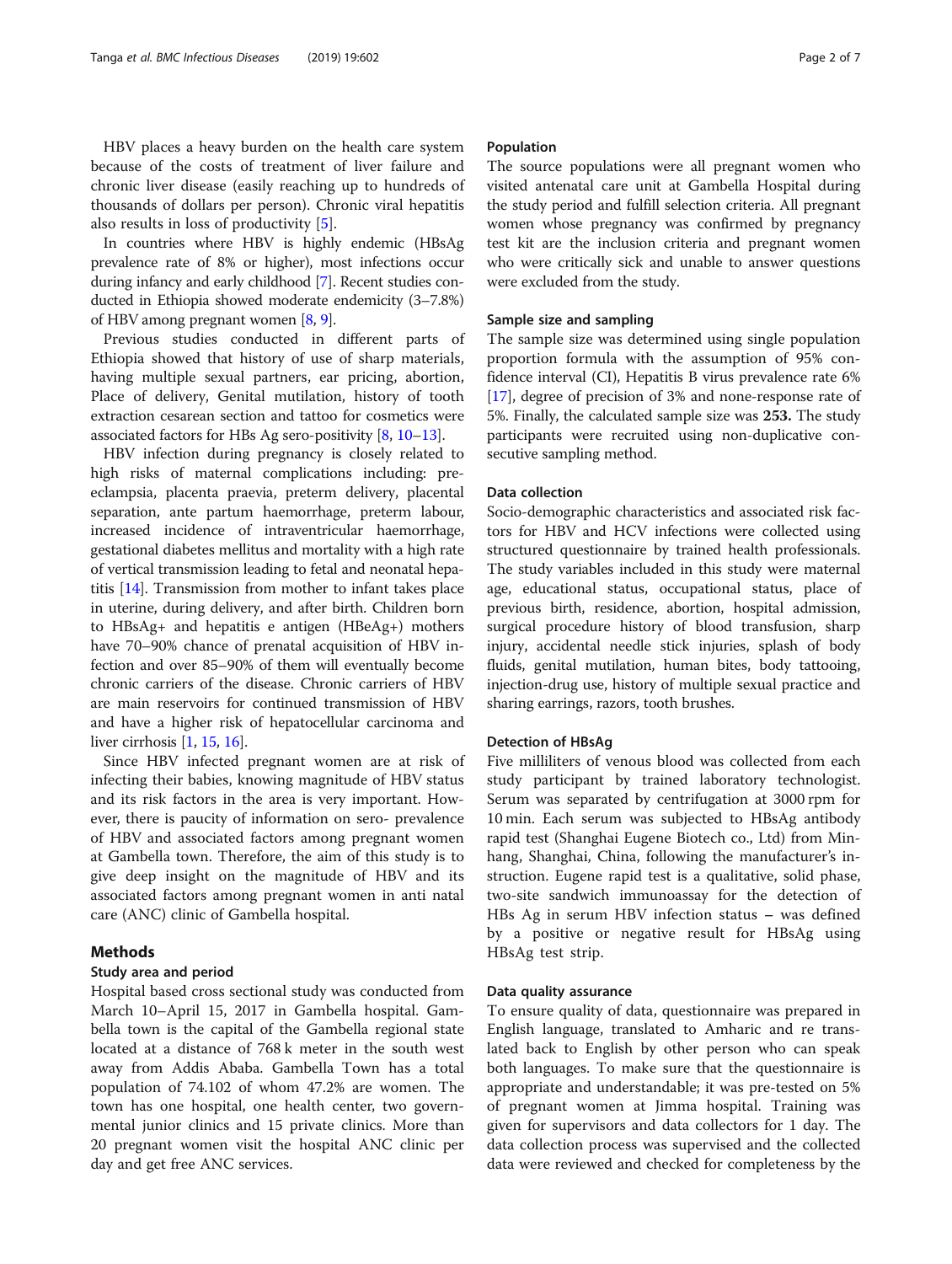principal investigator. Then collected data were checked for consistency and accuracy. Standard operating procedures were strictly followed during blood sample collection, storage and analytical process. Storage conditions and expired date of reagents were checked. Positive and negative control sera were run following the manufacturer recommendation of the kit. Finally, reliability was checked by using cronbach alpha (.701).

# Data analysis

Collected data were checked for completeness and consistency, and coded manually. Then data were entered into Ep-idata version 3.1 and cleaned data were exported to SPSS version 21 windows to recode, compute and do other statistical analysis. In the univariate analysis a descriptive statistics was conducted to explore frequency distribution, central tendency, variability (dispersion) and overall distribution of independent variables.

Bivariate logistic regression analysis was conducted to select candidate variables for multivariable analysis. All explanatory variables associated with the outcome variable in bivariate analysis with  $p$ -value of  $< 0.25$  were included in logistic models of multivariable analysis using backward stepwise method. Adjusted odd ratio along with 95% confidence intervals (CI) was used to check the strength of association. Multicollinearity between the independent variable was checked using variance inflation factor. Finally model fitness was done using Hosmer and Lemeshow Statistics, chi-square  $(x^2 = 1.82)$  and p-value was 0.61. Variables with  $p$  value < 0.05 were considered as statistically significant. Confidence interval of the outcome variable was (95%CI; 4.7–11.9).

#### Ethical considerations

Ethical approval of the study was obtained from Jimma University institute of health ethical review board. The ethical letter was submitted to Gambella hospital then support letter was obtained from Hospital administration. Written consent was taken after informing the purpose and importance of the study to each participant. To ensure confidentiality of participant's information, codes were used where by the name of the participant and any identifier of participants was not written on the questionnaire. Participants were interviewed alone to keep the privacy. The participants did not pay for the test. Voluntary Participation was clearly stated that they could choose to participate or not; and they could still receive all the services they usually do if they choose not to participate. Test results were given to the clinicians who were working on ANC clinic and medical and psychological management was given for pregnant women who become positive for the test. The clinical specimen collected during the study period was used only for the stated objectives.

# Result

#### Socio-demographic the respondents

Two hundred fifty three (respondent rate of 100%) pregnant women took part in the study. The median age of the study participants was 24 years. One hundred four (41.1%) pregnant women were between the age group of 21 and 25 years. Two hundred thirty nine (94.5%) were urban residence. One hundred forty nine (58.9%) pregnant women were unemployed. One hundred fifty four (60.9%) pregnant women had above secondary education level (≥9) while nineteen (7.5%) were who cannot read and write. Sixty three (30.4%) pregnant women were Oromo while the rest were other ethnic group.

#### Sero-prevalence of HBV infection

The overall sero-prevalence of HBV infection was 20 (7.9%), 95% CI; 4.70-11.90). Among these, 7.69% were between 21- 25 years of age. Twelve (15%) of respondents with primary education  $[1-8]$  $[1-8]$  $[1-8]$  $[1-8]$  $[1-8]$ , and 7 (4.55%) of respondents with secondary and above (≥9) education had sero-prevalence of HBV infection. Based on their occupation, 18 (12.08%) of pregnant Women who were unemployed and 2 (1.92%) of those who were employed had sero- prevalence of HBV infection (Table [1\)](#page-3-0).From total number of respondents, 26.1% had abortion history and 15(5.9%) had history of multiple sexual partners experience (Table [2](#page-4-0)).

From the variables that were included in the multivariable analysis, abortion, occupation and multiple sexual partners were significantly associated with HBsAg serostatus .However, other variables; educational level, splash of body fluids and sharing of earrings, razors and tooth brush which were candidate in bivariate analysis were not significant. Pregnant women who had abortion history had almost four times higher risk of being sero-positive for HBV infection than those pregnant women who had not abortion history (AOR=3.56:95%CI, 1.24-10.22). Based on multiple sexual partner, pregnant women who had multiple sexual partner were seventeen times more likely to be sero-positive for HBV infection than those pregnant women who had not such partner (AOR=17.38:95%CI, 4.48-67.49). Regarding their occupation, unemployed pregnant women had eight times higher risk of being sero-positive for HBV infection than those who were employed (AOR= 8.36:95CI, 1.67-41.96) (Table [3\)](#page-4-0).

# **Discussion**

The result of this study showed that the prevalence of HBsAg among pregnant women attending antenatal care was 7.9%. According to WHO criteria which classifies endemicity of HBV infection; low endemicity areas (less than 2% sero positive), intermediate endemicity area (2% to 7% sero positive) and high endemicity area (≥8% sero positive), the result showed intermediate endemicity area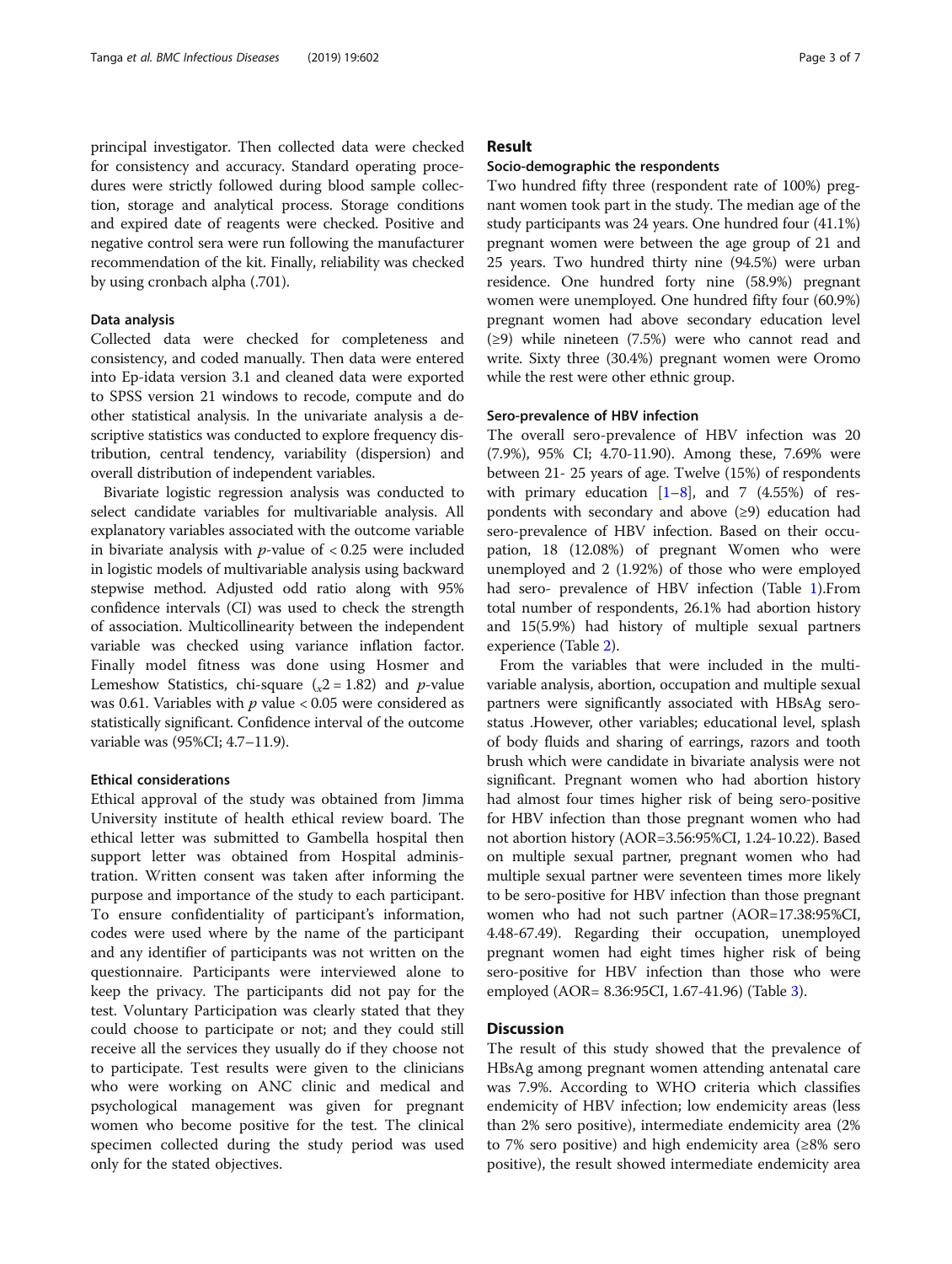| Variable                  | Category              | Number (%)  | <b>HBV</b>  |              | Crude Odds           |
|---------------------------|-----------------------|-------------|-------------|--------------|----------------------|
|                           |                       |             | Positive    | Negative     | Ratio(95% CI)        |
| Age                       | $16 - 20$             | 72 (28.5%)  | 7 (9.72%)   | 66 (90.28%)  | $1.55$ $(.47-5.13)$  |
|                           | $21 - 25$             | 104 (41.1%) | 8 (7.69%)   | 96 (92.31%)  | $1.20$ $(.38-3.82)$  |
|                           | $\geq 26$             | 77 (30.4%)  | 5(6.49%)    | 72 (93.51%)  |                      |
| Ethnicity                 | Oromo                 | 63 (24.9%)  | 4 (6.35%)   | 59 (93.65%)  |                      |
|                           | Agnuwak               | 56 (22.1%)  | 6 (10.7%)   | 50 (89.3%)   | $1.77$ $(.47,6.63)$  |
|                           | Amhara                | 43 (17%)    | 2(4.65%)    | 41 (95.35%)  | $0.72$ (.13,4.11)    |
|                           | Tigre                 | 31 (12.3%)  | $1(3.2\%)$  | 30 (96.8%)   | $0.49$ $(.05, 4.59)$ |
|                           | Others                | 60 (23.7%)  | 7(11.7%)    | 53 (88.3%)   | 1.95 (.54,7.03)      |
| <b>Educational Status</b> | Cannot read and write | 19 (7.5%)   | $1(5.26\%)$ | 18 (94.74%)  | 1.18(.14,10.3)       |
|                           | $1 - 8$               | 80 (31.6%)  | 12 (15%)    | 68 (85%)     | 3.71 (1.39,9.83)*    |
|                           | $\geq$ 9              | 154 (60.9%) | 7 (4.55%)   | 147 (95.45%) |                      |

Occupation Unemployed 149 (58.9) 18 (12.08%) 131 (87.92%) 7.01 (1.59,30.89)\*

Rural 14 (5.5) 1 (7.14%) 13 (92.86%) 0.89 (.11,7.18)

Employed 104 (41.1) 2 (1.92%) 102 (98.08%) 1

Residence Urban 239 (94.5) 19 (7.95%) 220 (92.05%) 1

<span id="page-3-0"></span>Table 1 Socio-demographic characteristics and sero-prevalence of HBV infection status among pregnant women attending antenatal care at Gambella hospital March 10–April 15, 2017. (N = 253)

[[18\]](#page-6-0). The result of this study is in accordance with the hospital based cross-sectional study done at Hawassa University Teaching and Referral Hospital 7.8% and Seroprevalence of hepatitis B surface antigen among pregnant women attending the Hospital for Women & Children in Koutiala, Mali 8% [[9,](#page-6-0) [19](#page-6-0)]. The result is also almost concordant with the findings found from the study areas of Congo 8.7% [\[20](#page-6-0)] and Addis Ababa 6% [[17\]](#page-6-0). Among various risk factors abortion, occupation and multiple sexual partner were statistically significant. However, lower and higher prevalence of HBV infection was assessed in similar study populations in different areas of the world. Areas with high magnitude of HBsAg sero-prevalence include 16.5 % in Nigeria and 10.2% in Cameroon [[7,](#page-6-0) [21\]](#page-6-0). Some of the areas in which low prevalence of HBV infection detected were 3.1% in Rwanda ,4.3% in Arba Minch and 4.9% in Dessie [[9,](#page-6-0) [12](#page-6-0), [22\]](#page-6-0). Even if the study design is similar, Variations in the prevalence of HBV infection within different parts of the world may be due to differences in the methods used for screening for HBsAg, sample size difference, local government attention for the virus, and cultural and behavioral differences regarding possible risk factors of HBV infection.With regard to socio-demographic status of study participants, high prevalence 7 (9.72%) of HBV infection was observed among pregnant women of age 16 to 20 years and low prevalence observed among those with age of 21 and above years, but the difference was not statistically significant. The observed high prevalence of HBV positivity among younger age group could be defined with the high probability of exposure for high risk health behavior but this is contrasted with other studies because high prevalence of HBV infection was found on the study subjects of age greeter than 20 years [\[11,](#page-6-0) [22,](#page-6-0) [23\]](#page-6-0). Concerning levels of education, it was noted that high prevalence 12 (15%) of HBV infection was detected among pregnant women who had primary educational  $[1-8]$  $[1-8]$  $[1-8]$  $[1-8]$  $[1-8]$  status and the low prevalence 1 (5.26%) of HBV infection among those who cannot read and write may be due to their low number in the study. Even if it was not statistically significant  $(p$ -value> 0.05) which made it different from other study reports conducted in Dessie [[10](#page-6-0)], generally the prevalence of HBV infection decreased with increasing levels of education which is in line with other studies conducted in different areas [\[8](#page-6-0), [9\]](#page-6-0). Although there is no statistical significant difference with residence, pregnant women who were living in urban area had more prevalence19 (7.95%) of HBV infection than those women living in rural which is in line with other study  $[10, 11]$  $[10, 11]$  $[10, 11]$  $[10, 11]$ . This may be due to urban women could be engaged in risky life style practices. Based on their occupation, pregnant Women who were unemployed had eight times more likely to be sero-positive for HBV infection than employed. This may be due to that employed pregnant women have good awareness about HBV infection. But this result is in contrast to other results reported from Addis Ababa and Hawassa [\[8](#page-6-0), [9\]](#page-6-0).

According to this study, the prevalence of HBV infection was significantly higher among pregnant women who had history of abortion. The odd of having HBV infection among women with abortion history almost four times higher compared with those who had not abortion history.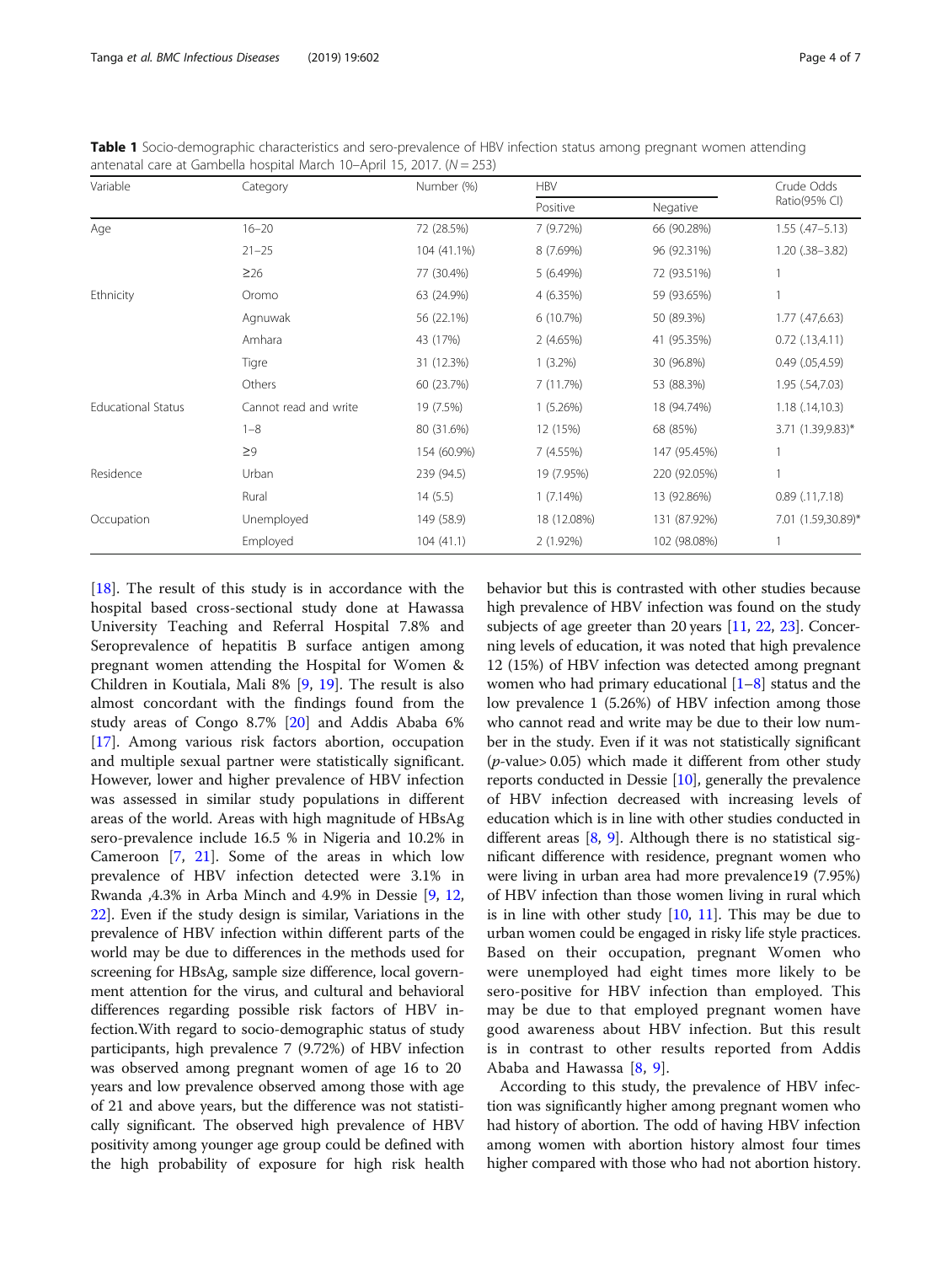<span id="page-4-0"></span>

| Table 2 Sero-prevalence of HBV infection among pregnant women attending antenatal care at Gambella hospital March 10-April |  |  |  |
|----------------------------------------------------------------------------------------------------------------------------|--|--|--|
| $15,2017. (N = 253)$                                                                                                       |  |  |  |

| Variable                                 | Category        | Number (%)  | <b>HBV</b>  |              | Crude odds          |
|------------------------------------------|-----------------|-------------|-------------|--------------|---------------------|
|                                          |                 |             | Positive    | Negative     | ratio(95% CI)       |
| Abortion History                         | Yes             | 66 (26.1%)  | 11 (16.67%) | 55 (83.33%)  | 3.96 (1.56,10.04)*  |
|                                          | No              | 187 (73.9%) | $9(4.8\%)$  | 178 (95.2%)  | $\mathbf{1}$        |
| Hospital Admission                       | Yes             | 61 (24.1%)  | 4 (6.57%)   | 57 (93.43%)  | 0.77(.25,2.40)      |
|                                          | <b>No</b>       | 192 (75.9%) | 16 (8.33%)  | 176 (91.67%) | 1                   |
| History of blood transfusion             | Yes             | 15 (5.9%)   | 2 (13.33%)  | 13 (86.67%)  | 2.24 (.46,10.99)    |
|                                          | No              | 238 (94.1%) | 18 (7.56%)  | 220 (92.44%) | $\mathbf{1}$        |
| History of surgical procedure            | Yes             | 18 (7.1%)   | $1(5.56\%)$ | 17 (94.44%)  | 0.67(0.08,5.30)     |
|                                          | No              | 235 (92.9%) | 19 (8.08%)  | 216 (91.92%) | $\mathbf{1}$        |
| Place of previous delivery               | No              | 99 (39.1)   | 4 (4.04%)   | 95 (98.08%)  | 0.56(.12,2.62)      |
|                                          | Home            | 111(43.9)   | 13 (11.71%) | 98 (88.29%)  | 1.77 (.48,6.54)     |
|                                          | Health facility | 43 (17.0)   | 3 (6.97%)   | 40 (93.03%)  | $\mathbf{1}$        |
| Multiple sexual partner                  | Yes             | 15 (5.9%)   | 7 (46.67%)  | 8 (53.33%)   | 15.14 (4.76,48.24)* |
|                                          | No              | 238 (94.1%) | 13 (5.46%)  | 225 (94.54%) | $\mathbf{1}$        |
| Tattoo                                   | Yes             | 30 (11.9%)  | 3 (10%)     | 27 (90%)     | 1.346 (.37,4.89)    |
|                                          | No              | 223 (88.1%) | 17 (7.62%)  | 206 (92.38%) | $\mathbf{1}$        |
| Genital mutilation                       | Yes             | 153 (60.5)  | 10 (6.53%)  | 143 (93.47%) | $0.63$ $(.25,1.57)$ |
|                                          | No              | 100 (39.5)  | 10 (10%)    | 90 (90%)     | $\mathbf{1}$        |
| Human bite                               | Yes             | 47 (18.6)   | 2(4.25%)    | 45 (95.75)   | $0.46$ $(.10,2.07)$ |
|                                          | No              | 206 (81.4)  | 18 (8.73%)  | 188 (91.27%) | 1                   |
| Sharp injury                             | Yes             | 126 (49.8%) | 12 (9.52%)  | 114 (90.48%) | $1.57$ (.62,3.97)   |
|                                          | No              | 127 (50.25) | 8 (6.29%)   | 119 (93.71%) | $\mathbf{1}$        |
| Needle stick injury                      | Yes             | 34 (13.4%)  | 2(5.88%)    | 32 (94.12%)  | 69 (.16,3.15)       |
|                                          | No              | 219 (86.6%) | 18 (8.22%)  | 201 (91.78%) | $\mathbf{1}$        |
| Sharing of earrings, razors &tooth brush | Yes             | 11 (4.3%)   | 2 (18.18%)  | 9 (81.82%)   | 2.77 (.56,13.78)*   |
|                                          | No              | 242 (95.7%) | 18 (7.23%)  | 224 (92.68%) | $\mathbf{1}$        |
| Splash of body fluids                    | Yes             | $6(2.4\%)$  | 2 (33.33%)  | 4 (66.67%)   | 6.36 (1.09,37.12)*  |
|                                          | No              | 247 (97.6%) | 18 (7.28%)  | 229 (92.72%) | 1                   |

| Table 3 Factors independently associated with HBV infection among pregnant women attending antenatal care at Gambella |  |  |  |
|-----------------------------------------------------------------------------------------------------------------------|--|--|--|
| hospital from March 10-April 15, 2017. $(N = 253)$                                                                    |  |  |  |

| Variable                | Category   | HBV sero-status |              |                      | Adjusted odds ratio  |
|-------------------------|------------|-----------------|--------------|----------------------|----------------------|
|                         |            | Positive        | Negative     | ratio( $95\%$ CI)    | (95% Cl)             |
| Abortion                | Yes        | 11 (16.67%)     | 55 (83.33%)  | 3.96 (1.56-10.04)    | 3.56 (1.24,10.22)*   |
|                         | <b>No</b>  | $9(4.8\%)$      | 178 (95.2%)  |                      |                      |
| Multiple sexual Partner | Yes        | 7 (46.67%)      | 8 (53.33%)   | 15.14 (4.756-48.22)  | 17.38 (4.48,67.49)*  |
|                         | <b>No</b>  | 13 (5.46%)      | 225 (94.54%) |                      |                      |
| Occupation              | Unemployed | 18 (12.08%)     | 131 (87.92%) | 7.01 (1.59-30.89)    | 8.36 (1.67,41.96)*   |
|                         | Employed   | $2(1.92\%)$     | 102 (98.08%) |                      |                      |
| Splash of body Fluids   | Yes        | $2(33.33\%)$    | 4 (66.67%)   | $6.36(1.09 - 37.12)$ | $6.79(1.57,80.25)^*$ |
|                         | No         | 18 (7.28%)      | 229 (92.72%) |                      |                      |

 $* = p$ -value $< 0.05$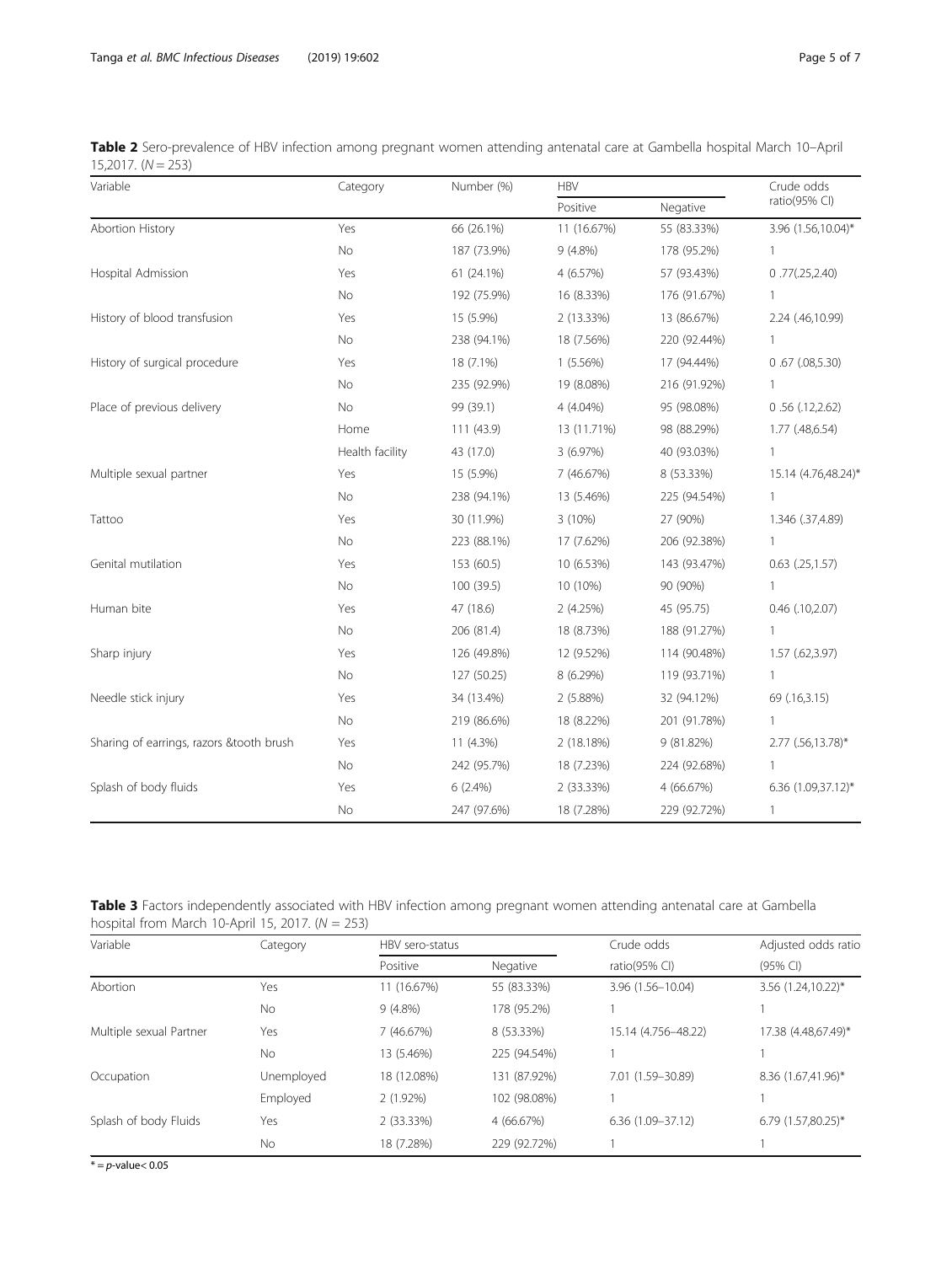It is known that, multiple sexual practices may cause unplanned pregnancy which may result abortion and increase the risk of HBV infection if such partners are infected. Accordingly, contaminated instruments used during abortion procedure might increase the probability of acquiring HBV infection. This is similar with a study result reported from Nigeria, Arba Minch, Debre-Tabor and Addis Ababa [[7,](#page-6-0) [12,](#page-6-0) [17](#page-6-0), [24](#page-6-0)]. When previous place of delivery considered, pregnant women who delivered at home had 13 (11.71%) sero-prevalence of HBV infection while those who delivered at hospital had 3 (6.97%) seroprevalence. The possible reason may be unsafe delivery practice at home. This is in agreement with a study report from other area of Ethiopia [[9\]](#page-6-0). Except abortion, medical related risk factors like blood transfusion, surgical procedures, place of previous birth and hospital admission were not associated with seropositivity for HBsAg in this study (*p*-value > 0.05). This may be due to the use of standard procedures and disinfected instruments by health professionals. The result is in agreement with previous study conducted at Hawassa, Dessie and Congo [[9,](#page-6-0) [10](#page-6-0), [20\]](#page-6-0). But hospital admission and surgical procedures were statistically significant with high HBsAg sero-prevalence on a studies conducted in Shashemene [[25](#page-6-0)] and Addis Ababa [[17](#page-6-0)] respectively.

Concerning to behavioral and cultural risk factors, pregnant women who had multiple sexual partner had about 17 times higher risk of being sero-positive for HBV infection than pregnant women who had not history of multiple sexual partner. The significant association of having multiple sexual partner with HBV infection was also reported by other investigators  $[10, 12]$  $[10, 12]$  $[10, 12]$ . In this study risk factors like tattooing, piercing, genital mutilation and human bites were not associated with seropositivity of HBsAg (*p*-value  $> 0.05$ ). This is similar with a previous study conducted in Addis Ababa and Hawassa [\[8,](#page-6-0) [9\]](#page-6-0),on the other hand, another studies conducted in Debretabor and Nigeria (Osogbo) showed that, in contrast to this study body tattooing was associated with prevalence of HBV infection [\[7,](#page-6-0) [13,](#page-6-0) [24](#page-6-0)]. This variation may be due to cultural practice differences and different materials used during tattooing.

According to this study, only Sharing of earrings, razors and tooth brush and splash of body fluids were significant during bivariate analysis but in the multivariate analysis none of these accidental risk factors assed were associated with prevalence of HBV infection. Among these risk factors history of sharp injury was statistically significant during a study conducted in Debretabor [[24](#page-6-0)].

Unless preventive measures through vaccination are taken to tackle the risk of transmission, the unborn babies are at a higher risk of contracting HBV infection. The infection was significantly higher among pregnant mothers who had aborted previously and had history of sex with multiple sexual partners. In this study, due to lack of laboratory setup, markers of HBV like HBeAg, HBV-DNA were not detected. Therefore, the major limitation of the study was the new infection of HBV in blood and its active period status not included.

#### Conclusion

This study showed that sero-prevalence of HBV infection among pregnant women in Gambella hospital intermediate endemicity. Abortion, occupation and multiple sexual partners significantly associated with HBV infection among pregnant women. Therefore, to halt spread of the virus, health education on modes of transmission like having multiple sexual partners and abortion should be considered. In addition to this, routine screening and immunization of all pregnant women and their infants should be continued in the antenatal and postnatal programs in health facilities.

#### Abbreviations

ALT: Alanine Amino Transferase; ANC: Anti Natal Care; CHB: Chronic Hepatitis B; DNA: Deoxyribo Nucleic Acid; HBcAg: Hepatitis Core Antigen; HBeAg: Hepatitis e antigen; HBsAg: Hepatitis B Surface Antigen; HBV: Hepatitis B Virus; HCC: Hepatocellular Carcinoma; HCV: Hepatitis C Virus; HIV: Human Immune Virus; IU/L: International Unit per Litter; SPSS: Statistical Package for Social Sciences; WHO: World Health Organization

#### Acknowledgements

We would like to acknowledge Jimma University for giving us this opportunity to conduct the study. Additionally, we would like to thank study participants, health care personnel who were helped us in the data collection.

#### Authors' contributions

AT: Involved in generating the concept of this research paper, proposal writing, designing, analysis, write-up, preparation of scientific paper, and manuscript preparation; MA: Involved in generating the concept of this research paper, proposal writing, designing, analysis, write-up, and approval of final manuscript; DH: supported in proposal writing, designing, analysis, and approval of final manuscript; CF: supported in proposal writing, designing, analysis, and approval of final manuscript; GK: Involved in generating the concept of this research paper, proposal writing, designing, analysis, write-up, preparation of scientific paper, and manuscript preparation. All authors read and approved the final manuscript.

#### Funding

Not applicable.

#### Availability of data and materials

The datasets analyzed during the current study are available from the corresponding author on reasonable request.

#### Ethics approval and consent to participate

Ethical approval of the study was obtained from Jimma University institute of health ethical review board. The ethical letter was submitted to Gambella hospital then support letter was obtained from Hospital administration. Written consent was taken after informing the purpose and importance of the study to each participant. To ensure confidentiality of participant's information, codes were used where by the name of the participant and any identifier of participants was not written on the questionnaire. Participants were interviewed alone to keep the privacy. The participants did not pay for the test. Voluntary Participation was clearly stated that they could choose to participate or not; and they could still receive all the services they usually do if they choose not to participate. Test results were given to the clinicians who were working on ANC clinic and medical and psychological management was given for pregnant women who become positive for the test. The clinical